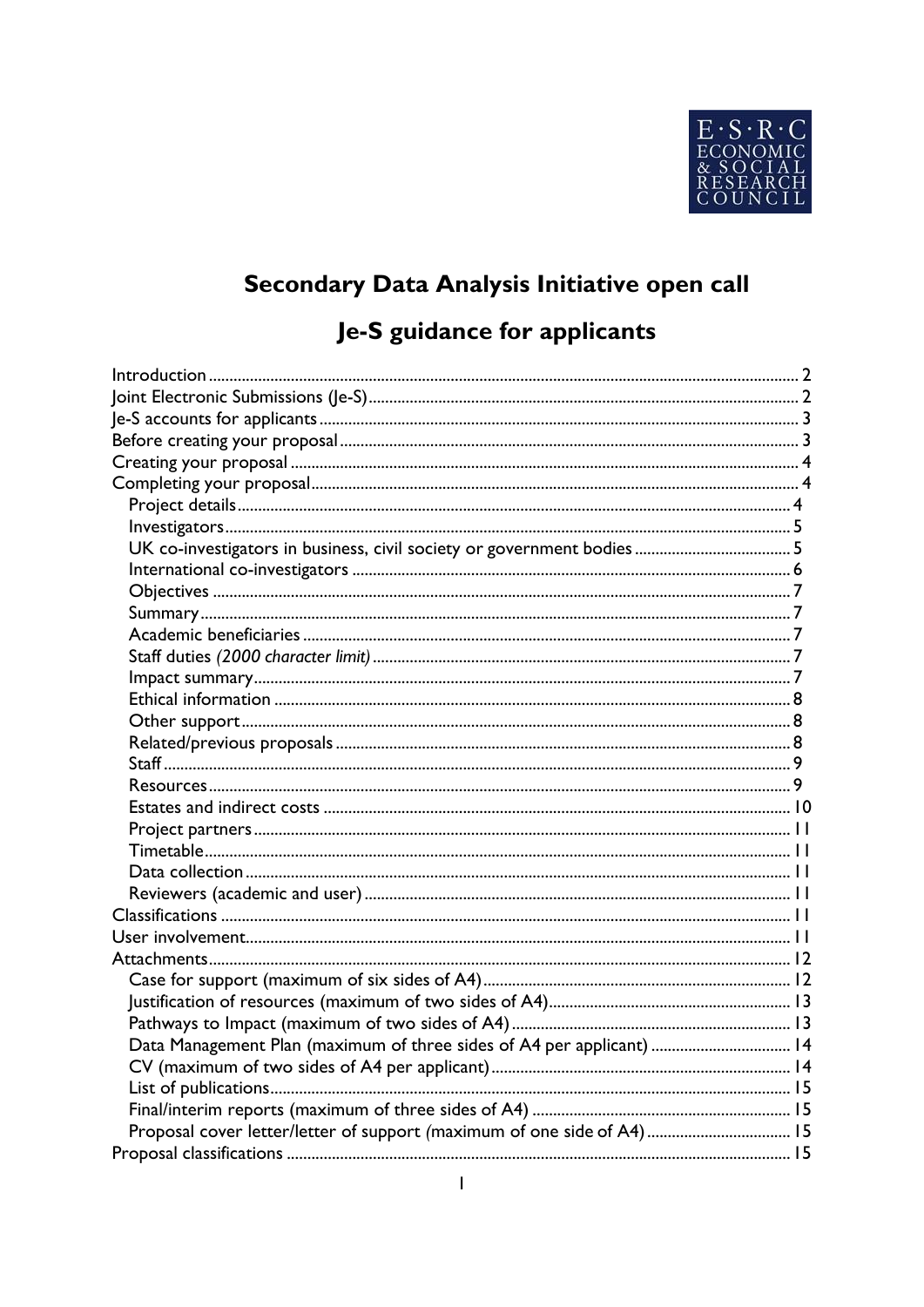# <span id="page-1-0"></span>**Introduction**

This is a guidance document created to assist applicants to this scheme in the completion of their proposal. It is specific to this scheme and should be used in conjunction with the following information:

- **ESRC Research Funding Guide** [https://www.ukri.org/publications/esrc-research-funding-guide/](https://esrc.ukri.org/funding/guidance-for-applicants/research-funding-guide/)
- **ESRC guidance on 'How to write a good research grant proposal'** [https://www.ukri.org/councils/esrc/guidance-for-applicants/how-to-write-a-g](https://esrc.ukri.org/funding/guidance-for-applicants/research-funding-guide/)ood-proposal/
- **Je-S help text** is available in every page of your Je-S form, simply click on the question mark against any section (or on the word 'Help' in the top right hand corner of each page)
- **Je-S helpdesk** (for all Je-S system enquiries) [jeshelp@rcuk.ac.uk o](mailto:jeshelp@rcuk.ac.uk)r 01793 444164

If you experience difficulties using Je-S or have questions regarding its use, helpdesk staff can be contacted Monday to Friday 9.00-17.00 UK time (excluding bank holidays and other holidays). Out of hours: please leave a voice message.

When reporting problems by email or telephone, please give your name, research organisation and user id, the date and time, what part of the form or system you were working on, and the nature of the problem.

• **Scheme specific guidance and FAQs** [https://www.ukri.org/opportunity/secondary-data-analysis-initiative/](https://esrc.ukri.org/funding/funding-opportunities/secondary-data-analysis-initiative-sdai-open-call/)

For further information email  $sdai@esc.ukri.org$ 

**Important:** Where information and guidance issued in this document differs from the general guidance offered in these sources; you should adhere to the guidance in **this document.**

# <span id="page-1-1"></span>**Joint Electronic Submissions (Je-S)**

All proposals under this call must be completed and submitted through the Research Councils' Joint Electronic Submissions (Je-S). To be able to do this the research organisation must be registered (or self-registered for certain calls) for Je-S, and the applicants must hold Je-S accounts.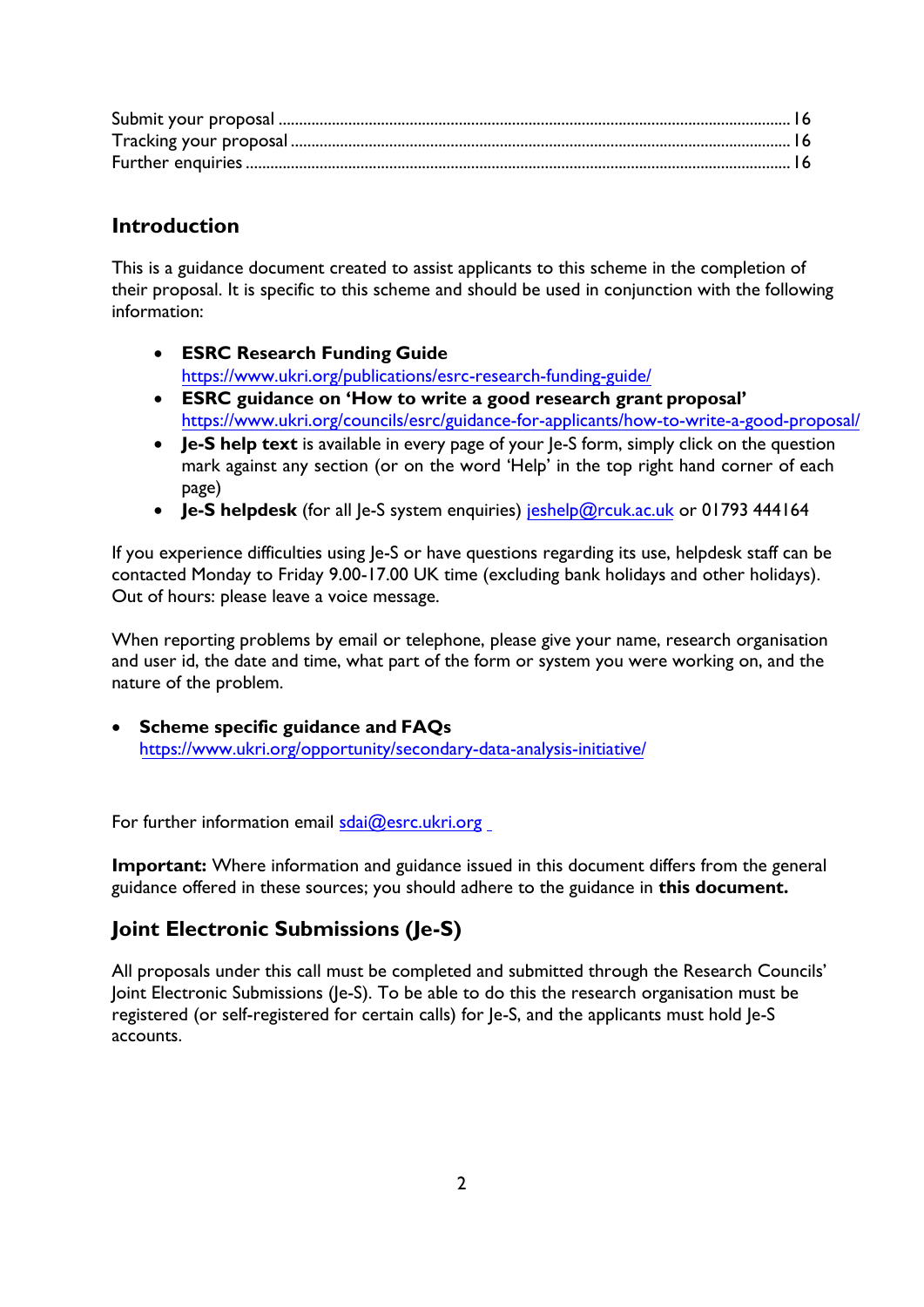Proposals can be submitted by UK higher education institutions and some other independent UK research organisations are already **recognised institutions** on Je-S and eligible for responsive mode funding. A list of these organisations is available from the Je-S login page. The organisation will have set up the Je-S submission process and will therefore be available within the Je-S searches.

# <span id="page-2-0"></span>**Je-S accounts for applicants**

All principal and co-investigators must have a Je-S account which has been verified by a third party before they can be found in searches within the Je-S System and added as an applicant. To get you started on creating an account please refer to the Je-S helptext at [https://je](https://je-s.rcuk.ac.uk/Handbook/pages/SettingupaJeSaccount/SettingupaJeSaccount.htm)[s.rcuk.ac.uk/Handbook/pages/SettingupaJeSaccount/SettingupaJeSaccount.htm](https://je-s.rcuk.ac.uk/Handbook/pages/SettingupaJeSaccount/SettingupaJeSaccount.htm)

Please ensure that applicants select the 'Account Type: Research Proposal' and the option 'An Applicant on a Standard or Outline Proposal' - see helptext [https://je](https://je-s.rcuk.ac.uk/Handbook/pages/SettingupaJeSaccount/SettingupaJeSaccount.htm#Account_Type)[s.rcuk.ac.uk/Handbook/pages/SettingupaJeSaccount/SettingupaJeSaccount.htm#Account\\_Type](https://je-s.rcuk.ac.uk/Handbook/pages/SettingupaJeSaccount/SettingupaJeSaccount.htm#Account_Type)

The proposal must be submitted through the Je-S System to ESRC by the research organisation's nominated contacts. Once the applicant completes and submits the proposal, notification is then sent to their organisation's 'submitter' to action. The 'submitter' is the person in that organisation authorised to approve the proposal and do the final stage of submission.

The applicant will receive an email confirming that the proposal has been submitted to the Submitter Pool - this means the proposal is still with the organisation but is **not** yet submitted to the Research Council. The final submission process is the responsibility of the host research organisation, and we cannot accept responsibility for any delay which may occur at this stage. We strongly advise applicants to check that they receive an email confirmation from the Je-S System confirming that the proposal has been submitted to the Research Council.

# <span id="page-2-1"></span>**Before creating your proposal**

Research proposals may **only** be made on Research Councils' Joint Electronic Submission (Je-S) forms.

Please note that the Secondary Data Analysis Initiative (SDAI) is an open date call and whilst proposals can be submitted at any time, potential applicants must be mindful of the timetable for meetings of the Grant Assessment Panels(GAPs).

You can view all Je-S registered organisations via the Je-S login page, to ascertain whether the proposed submitting organisation is registered.

Your proposal will actually be sent to Je-S/ESRC from the submitter pool at your research organisation. There is a **further layer of administration between your submission of the proposal and the proposal being submitted to the ESRC, via Je-S**. The research organisation's submission route usually includes both an approver (ie head of department) and submitter pool (ie central finance office), and the ESRC cannot accept responsibility for any delay which may occur as a consequence. We strongly advise applicants to secure confirmation from their relevant administrator that the proposal has been successfully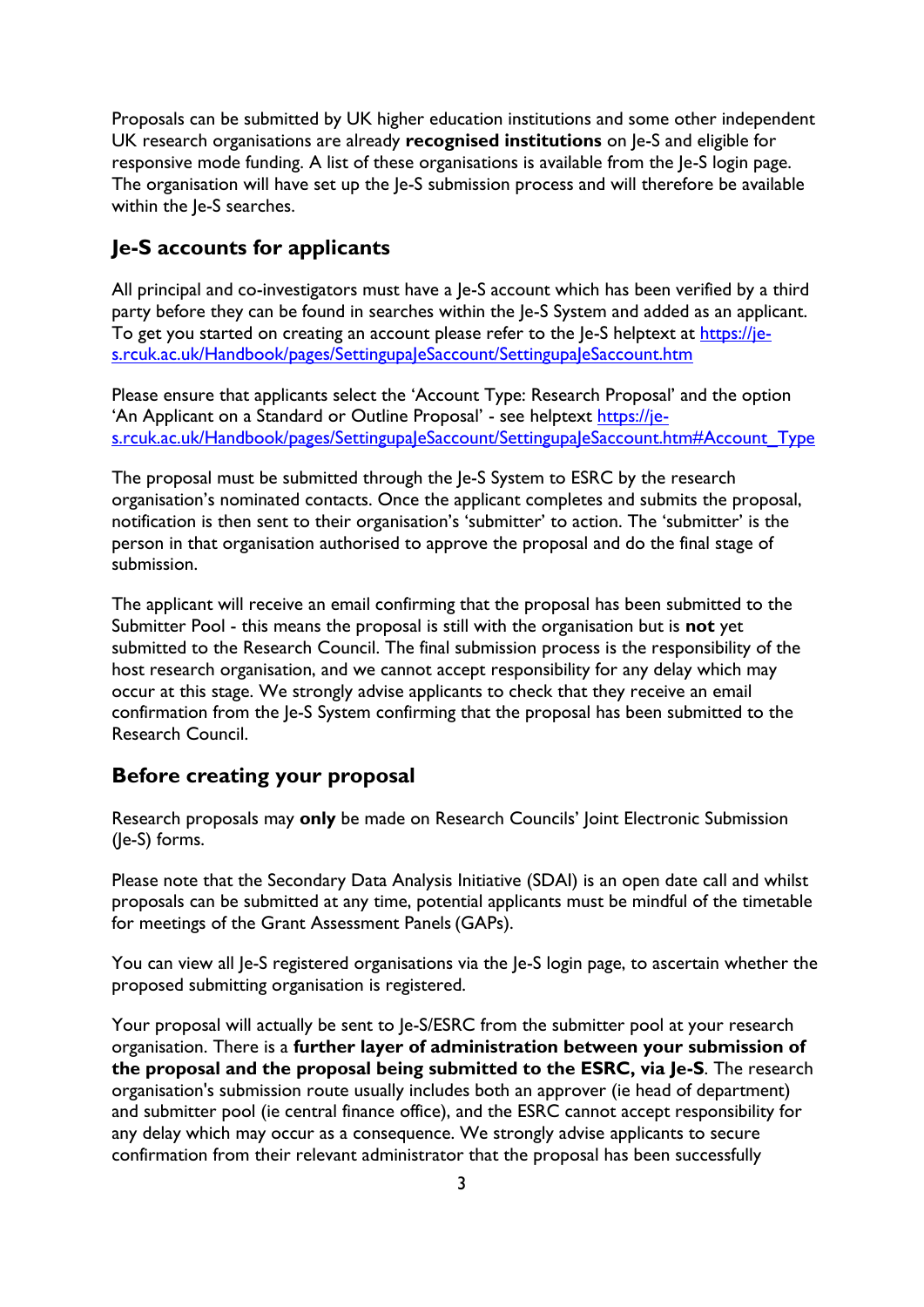<span id="page-3-0"></span>submitted to the Je-S team (see also 'Tracking your proposal').

# **Creating your proposal**

Log in to Je-S at<https://je-s.rcuk.ac.uk/JeS2WebLoginSite/Login.aspx> Documents screen:

Select 'New Document'

Add new document screen: Select 'Call search' (highlighted at top of screen). When prompted, type in the call title **SDAI open call** and select from the list created. The remaining three selection fields will be automatically populated.

Select the 'Create Document' button.

It is the **applicant's responsibility to ensure that the proposal is created and submitted against the correct call** (and consequently correct scheme). We will **not accept** proposals for processing that are not submitted using the above call route.

# <span id="page-3-1"></span>**Completing your proposal**

The initial Je-S document instructions page will give you general guidance on the navigation layout, specifically icon descriptions.

The left hand column 'Document Menu' lists all the sections associated with this call and clearly identifies which ones are mandatory (red cross, turning to green tick when completed).

The details below are not an exhaustive step-by-step guidance, and we recommended that you refer to the Je-S helptext for additional information.

<span id="page-3-2"></span>Please note you may return to edit saved documents at any time.

#### **Project details**

- Select organisation and department from drop down lists
- 'Your Reference' should be supplied by your research organisation (consult your Research Office). If your administration office does not have a system for referencing grant proposals, a suitable reference of your own choice will be acceptable. Use "Your reference" to help distinguish easily between proposals in users' Current Documents lists. The reference is intended to be a unique identifier for the proposal, and is unrelated to the reference that the research organisation would be asked to provide if a grant were awarded.
- Enter 'Project Title' (maximum limit of 150 characters)
- For 'Proposal Call', select 'SDAI open call'.
- Your grant should be a proposed duration of no more than 24 months.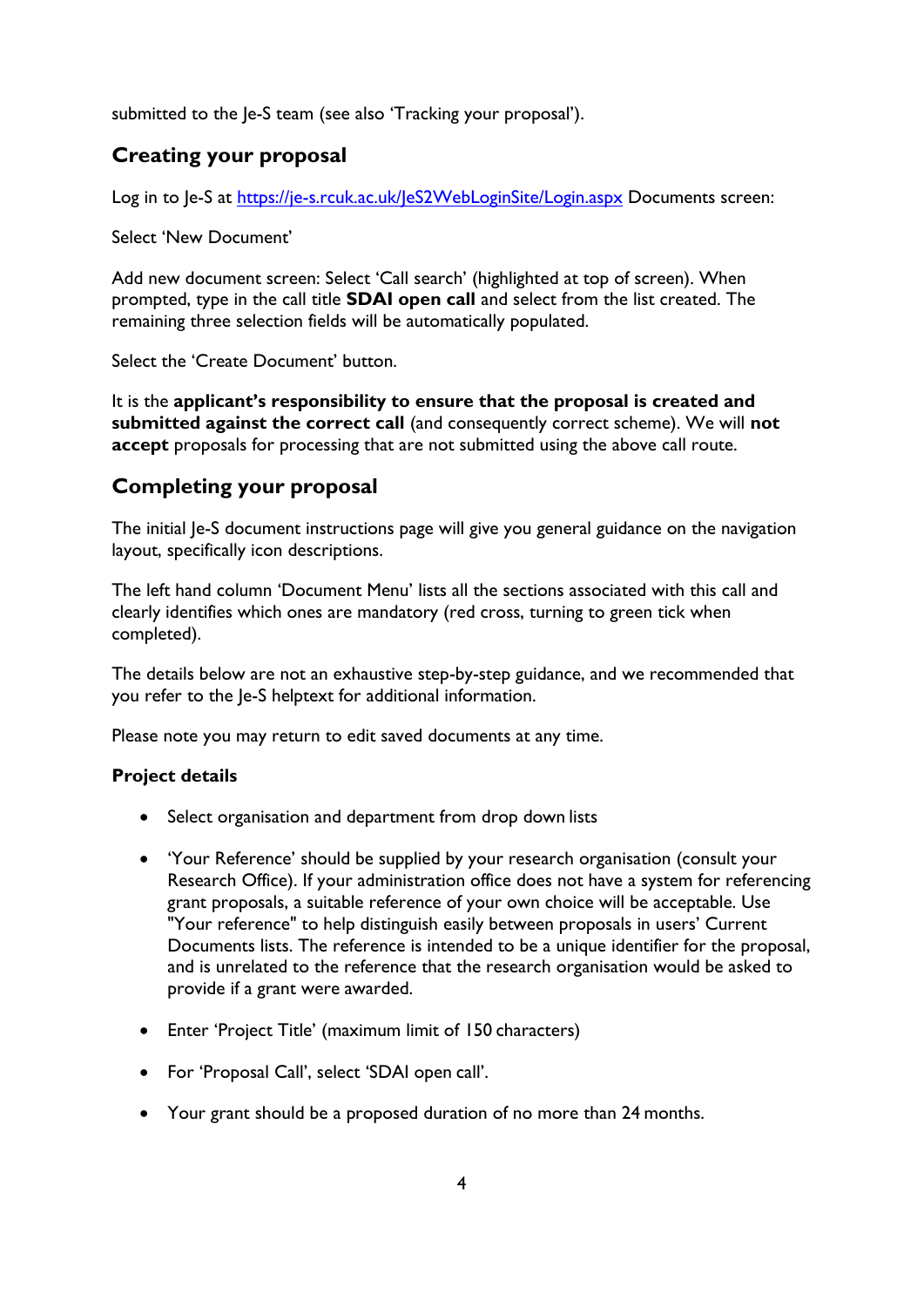#### <span id="page-4-0"></span>**Investigators**

Enter the name of the principal investigator (PI) and any co-investigators (Co-I) if applicable.

Investigators may be from more than one research organisation, but the PI must be from the organisation that will administer the grant. The PI will take intellectual leadership of the project and manage the research; this individual will be the contact person for ESRC correspondence. All named investigators are responsible for ensuring that successful proposals are undertaken and completed in the manner specified.

Please note that it is mandatory that you answer positively to the question 'Post will outlast project?' To clarify, there is an expectation that the PI's post will be in place for the duration of the project.

#### <span id="page-4-1"></span>**UK co-investigators in business, civil society or government bodies**

Please note that any researcher from an established business, civil society or government body based in the UK will be eligible to be listed as a co-investigator under the Research Grants (open call).

The ESRC will fund 100 per cent of justified costs, however, the project costs associated with these types of Co-I contributions must not exceed 30 per cent of the overall cost of the grant (at 100 per cent fEC). Please note that costs cannot be claimed for government bodies.

On receipt of the proposal, eligibility of business, civil society or government body will not normally need to be checked if it is reasonably clear that they are appropriate to conduct the work. Where there is doubt, checks will be carried out should a positive funding decision be taken.

It is recommended that potential UK co-investigators from business, civil society or government bodies should contact the  $|e-S|$  Helpdesk [\(jeshelp@rcuk.ac.uk\)](mailto:jeshelp@rcuk.ac.uk) if their organisation is not selectable as part of the Je-S person account registration process. These organisations will then be added to the Je-S database, which will allow relevant selection as part of the required person account registration process (that co-applicants are obliged to initiate, via the login page).

All project costs relating to UK business or civil society co-investigators must be prefixed as 'UK Co-I's business or civil society costs' and must be entered into the costs section on Je-S as follows:

Co-investigator 'time' allocation must be entered under the standard Co-I section, but the salary rate must be entered as zero. The co-investigator salary costs must then be entered under 'Other Directly Incurred Costs' (please tick the 'Is Exception' box to ensure 100 per cent costs claimed), as should all other claimed staff salaries and related costs associated with the UK Co-I's business or civil society body.

All costs must be specifically justified, and applicants must explain why such costs are required to achieve the aims of the research project. Applicants must also state clearly in the 'Justification for Resources' attachment of the Je-S form which costs in the proposal relate to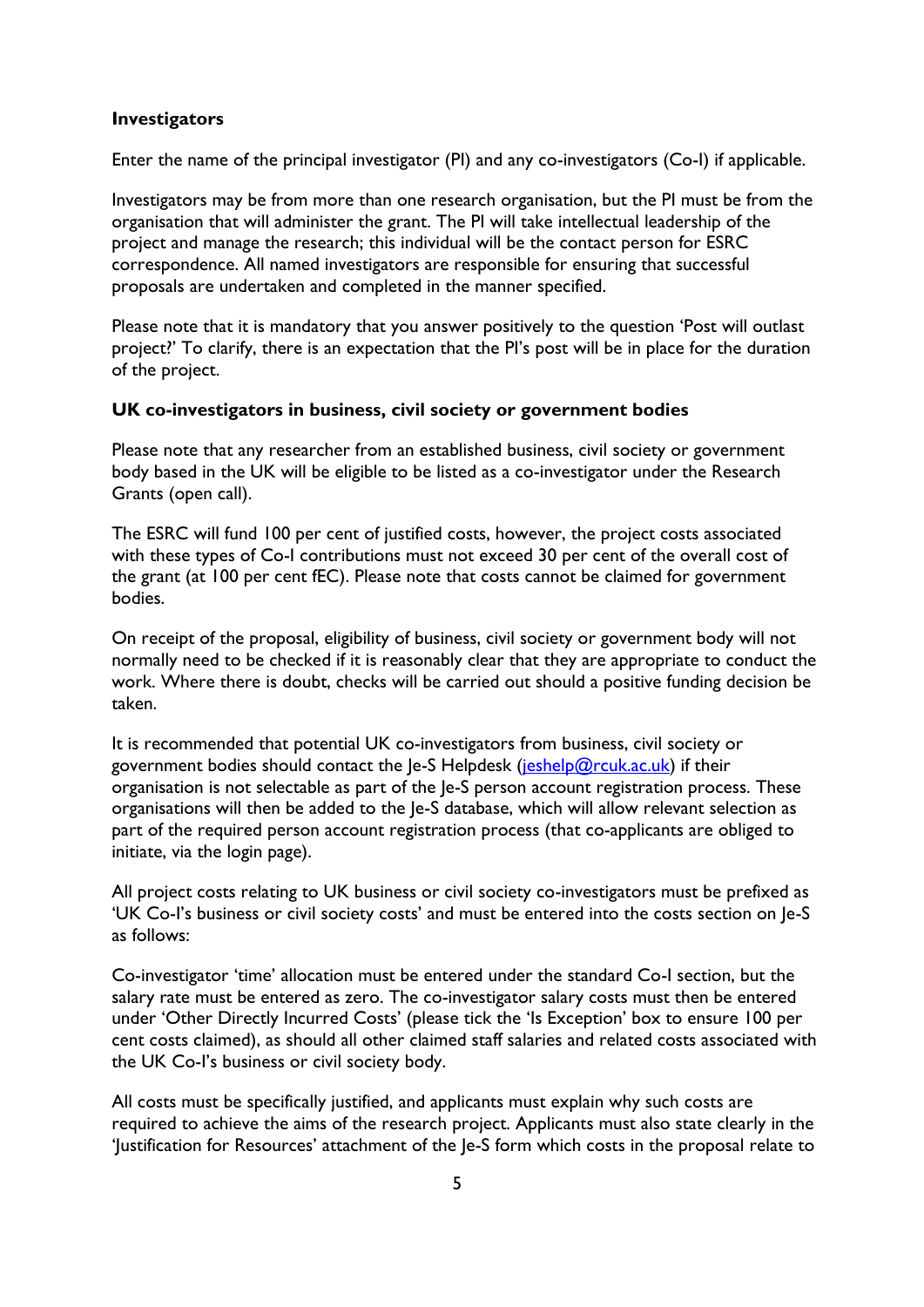the UK co-investigator's business, civil society or government body. Please note that UK coinvestigator's business or civil society salary costs should only be claimed where clear justification is provided as to why this cost cannot be met by the UK co-investigator's business or civil society organisation.

Host/submitting institutions are reminded that for calls that encourage non-academic Co-Is, a suitable support structure should be in place to assist such individuals in registering for Je-S accounts and contributing to the research case.

For additional detailed guidance on ESRC's UK business, third sector or government body Co-Investigators policy, including costing guidance, please see:

[https://www.ukri.org/councils/esrc/guidance-for-applicants/working-with-other-organisations/](https://esrc.ukri.org/funding/guidance-for-applicants/inclusion-of-uk-business-third-sector-or-government-body-co-investigators-on-proposals/) [inclusion-of-uk-business-third-sector-or-governme](https://esrc.ukri.org/funding/guidance-for-applicants/inclusion-of-uk-business-third-sector-or-government-body-co-investigators-on-proposals/)nt-body-co-investigators-on-proposals/

#### <span id="page-5-0"></span>**International co-investigators**

Please note that any academic researcher (PhD or equivalent) from an established international research organisation of comparable standing to an ESRC-eligible UK research organisation will be eligible to be listed as an international co-investigator under this call. Please note that international costs must not exceed 30 per cent of the full 100 per cent fEC cost of the grant.

It is recommended that potential overseas-based co-investigators should contact the Je-S Helpdesk [\(jeshelp@rcuk.ac.uk\)](mailto:jeshelp@rcuk.ac.uk) if their organisation is not selectable as part of the  $Ie-S$ person account registration process. These organisations will then be added to the Je-S database which will allow relevant selection as part of the required person account registration process (that co-applicants are obliged to initiate, via the login page).

All costs associated with the international co-investigator - whether salary, fieldwork, equipment or travel and subsistence - should be entered as 'Other Directly Incurred' and should be marked as an 'Exception' using the tick box. All costs should also be prefixed with 'Overseas:'.

Co-investigator 'time' allocation must be entered under the standard Co-I section, but the salary rate must be entered as zero.

All costs must be specifically justified, and applicants must explain why such costs are required to achieve the aims of the research project. Applicants must also state clearly in the 'Justification for Resources' attachment of the Je-S form which costs in the proposal relate to international research organisations. Please note that international co-investigator salary costs should only be claimed where clear justification is provided as to why this cost cannot be met by the international research organisation.

For additional detailed guidance on ESRC's International Co-Investigators policy, including costing guidance, please see: [https://www.ukri.org/publications/international-co-investigator](https://esrc.ukri.org/search-results/?keywords=Inclusion+of+international+co-investigators+on+proposals&siteid=esrc)[policy-guidance/](https://esrc.ukri.org/search-results/?keywords=Inclusion+of+international+co-investigators+on+proposals&siteid=esrc)

#### <span id="page-5-1"></span>**Objectives**

List the objectives of your research in order of priority. *(4000 character limit)*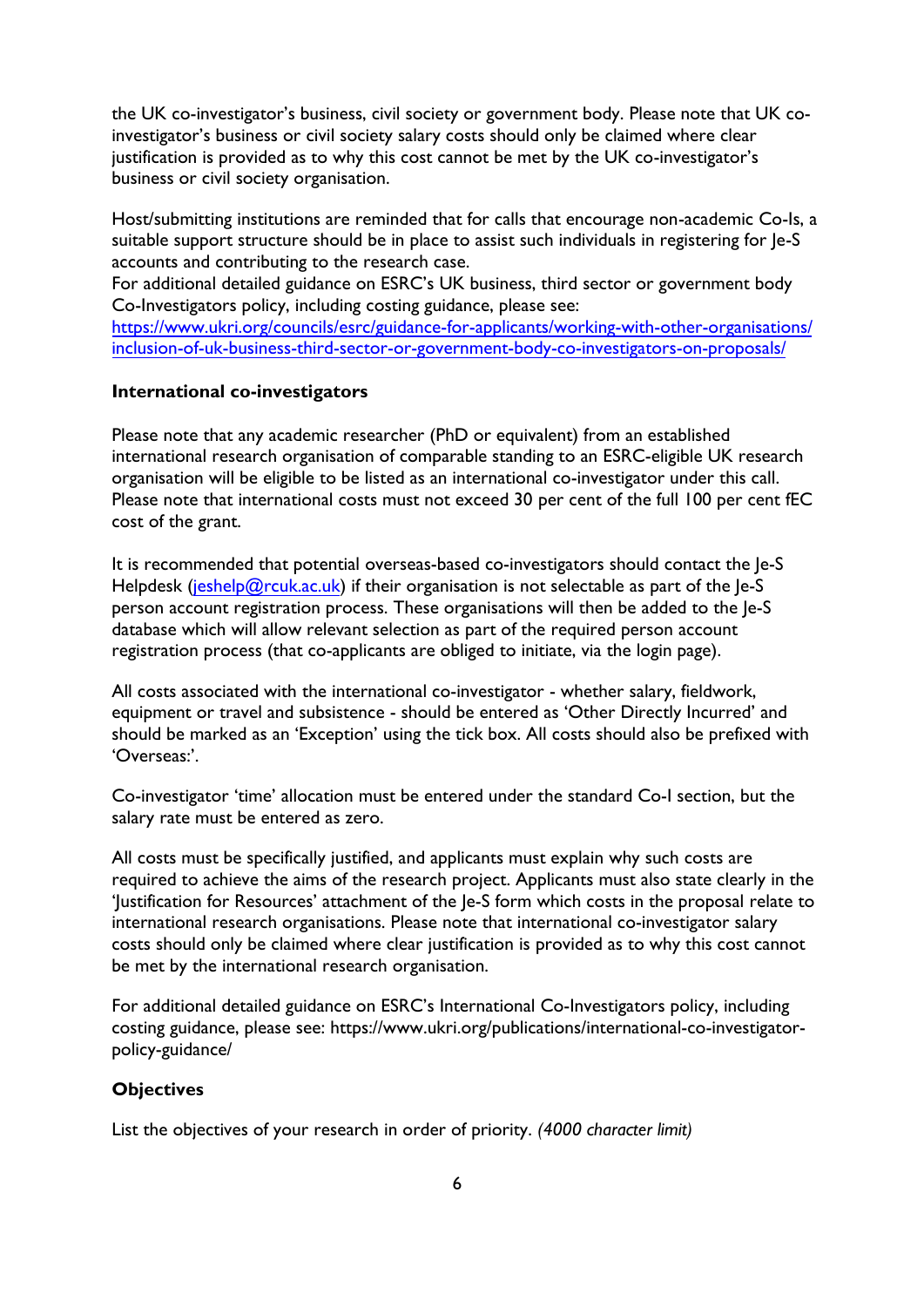### <span id="page-6-0"></span>**Summary**

Provide a plain English summary of the research you propose to carry out in a language that could be publicised to a general, non-academic audience. Please note that this section will be made available on the Gateway to Research database, therefore applicants should ensure confidential information is not included in this section. (4,000 character limit) This section should include the following:

- The context of the research.
- Its aims and objectives.
- Its potential applications and benefits.

### <span id="page-6-1"></span>**Academic beneficiaries**

Please summarise how your proposed research will contribute to knowledge, both within the UK and globally. This should include how the research will benefit other researchers in the field and identify whether there are any academic beneficiaries in other disciplines and, if so, how they will benefit and what will be done to ensure that they benefit.

Please list any academic beneficiaries from the research and give details of how they will benefit and how the results of the proposed research will be disseminated. Also describe the relevance of the research to beneficiaries. *(4000 character limit)*

Please note that this section may be published to demonstrate the impact of Research Councilfunded research. Please ensure confidential information is not included in this section.

For further detailed guidance please access the helptext page linked to this Je-S section.

# <span id="page-6-2"></span>**Staff duties** *(2000 character limit)*

<span id="page-6-3"></span>Summarise the duties of the staff members that will be involved in your project, including the applicants. Ensure that it is clear why it is necessary for this person to perform this role at the resource level you have requested. (*2000 character limit*)

#### **Impact summary**

Applicants are required to consider carefully how best to build links and contacts at the concept and development stage of the proposal with the potential beneficiaries and users to be involved within the grant and to work towards co-production of knowledge with research users where appropriate. It is vital that the economic and societal impact of all projects funded by ESRC is maximised.

Please address the following two questions *(4000 character limit)*:

- **Who will benefit from this research?** List any beneficiaries from the research, for example those who are likely to be interested in or to benefit from the proposed research - both directly or indirectly. Beneficiaries must consist of a wider group than that of the investigators' immediate professional circle carrying out similarresearch.
- **How will they benefit from this research?** Describe the relevance of the research to these beneficiaries, identifying the potential for impacts arising from the proposed work.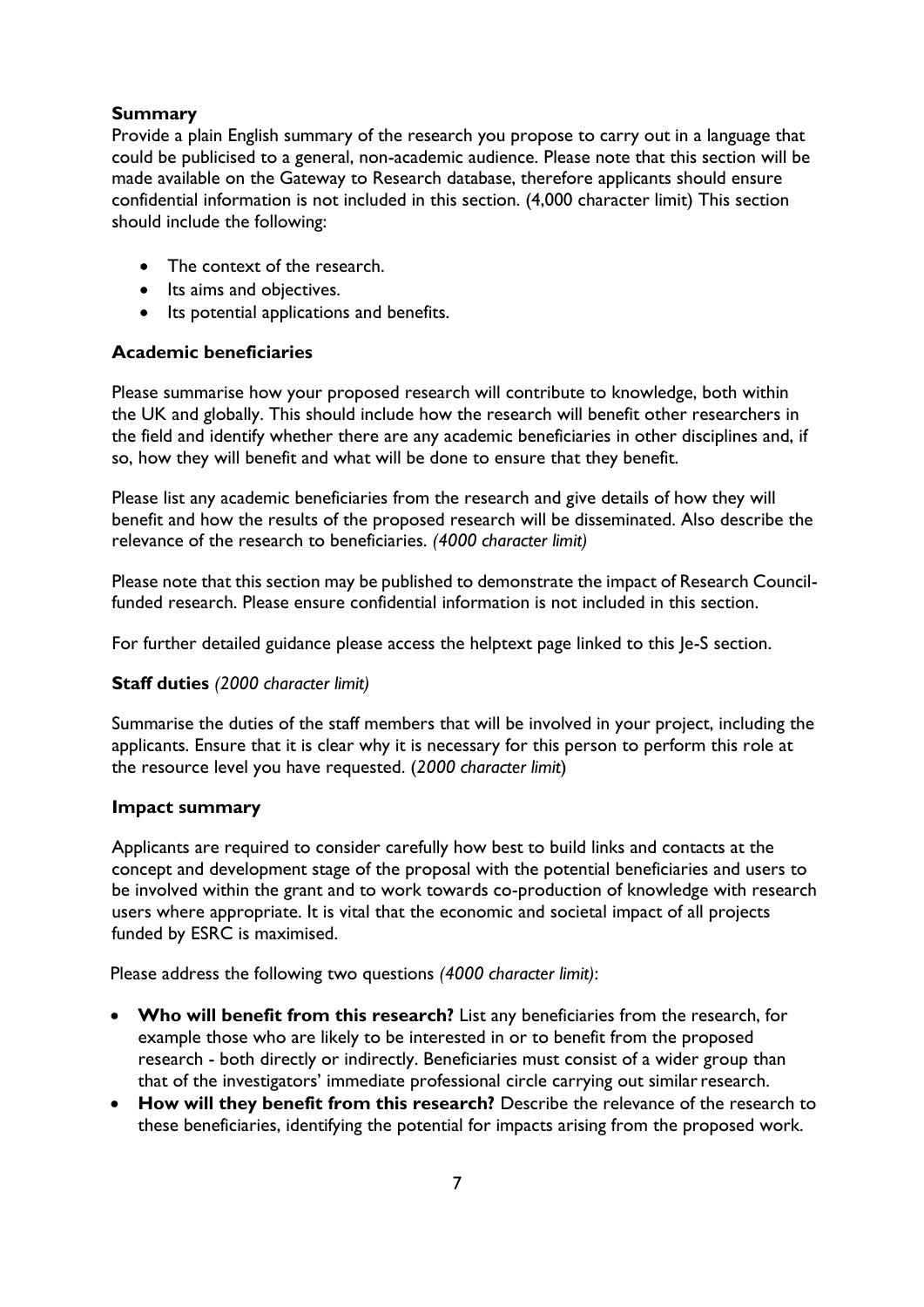Please note that this section may be published to demonstrate the potential impact of Research Council-funded research. Please ensure confidential information is not included in this section.

For further detailed guidance please access the helptext page linked to this Je-S section.

### <span id="page-7-0"></span>**Ethical information**

This section must be comprehensively addressed. *(4000 character limit)* 

Applicants must ensure the proposed research will be carried out to a high ethical standard and must clearly state how any potential ethical and health and safety issues have been considered and will be addressed ensuring that all necessary ethical approval is in place before the project commences and all risks are minimised.

The ESRC's Framework for Research Ethics ([https://www.ukri.org/councils/esrc/guidance](https://esrc.ukri.org/funding/guidance-for-applicants/research-ethics/)[for-applicants/research-eth](https://esrc.ukri.org/funding/guidance-for-applicants/research-ethics/)ics-guidance/) contains a full explanation of our approach, with guidance for applicants. **Other support** 

<span id="page-7-1"></span>Enter details of any support sought or received from any other source for this or other research in the same field in the past three years. Complete all fields for support either received or pending a decision. The full economic costs (i.e. 100% costs) of such support should be identified.

Contributions from project partners should not be entered here - they should be detailed in the project partners section.

# <span id="page-7-2"></span>**Related/previous proposals**

Please state whether your proposal under this call is related to any proposals previously submitted to us. Please note the ESRC policy on 'invite only' resubmissions (see [https://www.ukri.org/councils/esrc/guidance-for-applicants/how-to-submit-](https://esrc.ukri.org/funding/guidance-for-applicants/resubmissions-policy/)your-proposal/ resubmissions-policy/). You must detail the appropriate related proposal and its relationship here. Select 'Related Proposals', then 'Add New Related Proposal Item' before entering the details of any related proposals.

<span id="page-7-3"></span>Please enter the reference numbers of any support sought or received from us in the past five years via the 'Previous proposals' section. Please note that this only relates to previous ESRC research grants.

# **Staff**

If your project requires staff other than the team of investigators, their details should be entered here. 'Directly Allocated staff' are those who will be working directly on the project, but whose involvement on the grant can only be based on an estimate of the time the work will take (e.g. investigators). 'Directly Incurred staff' are those whose time on the project is actual, auditable and verifiable (e.g. researchers and technicians).

Please note: Time allocation for Non-UK Co-Is must be entered under 'Directly Allocated Staff' but the salary rate should be entered as zero. All costs associated with non-UK Co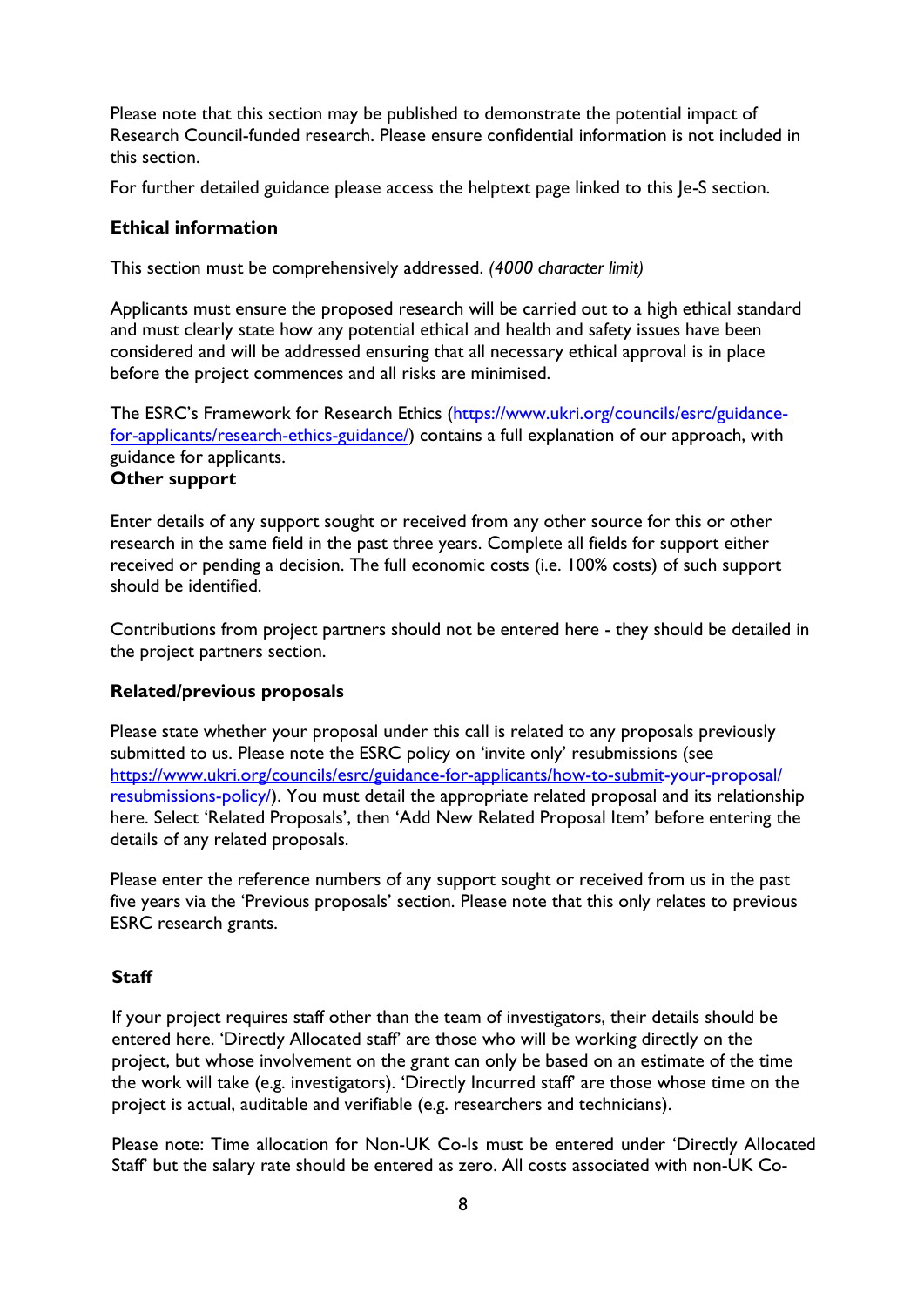investigators will need to be entered under 'Other Directly Incurred Costs' in the Resources section of the form and the 'exceptions' box will need to be ticked for each item. Please see guidance on the Resources section below.

Associated (grant-linked) studentships are not permitted in this call.

### <span id="page-8-0"></span>**Resources**

All resources requested must be fully justified in the 'Justification' attachment.

The **SDAI open call** will provide up to 24 months funding with an overall limit of £300,000 (100 per cent fEC) per grant. If successful, ESRC will meet 80 per cent of the full economic costs on proposals submitted and the host research organisation is expected to support the remaining 20 per cent.

An explanation of the cost headings can be found in the Je-S helptext under the Costings heading within Standard Proposals:

[https://je-s.rcuk.ac.uk/Handbook/pages/GuidanceonCompletingaStandardG/Costings.htm.](https://je-s.rcuk.ac.uk/Handbook/pages/GuidanceonCompletingaStandardG/Costings.htm)

All resources requested must be fully justified in the 'Justification' attachment.

The following paragraphs provide guidance on how to enter different types of resource within the Je-S proposal, and any supporting documentation that may be required. For more detailed guidance see the relevant Je-S helptext.

**Travel and Subsistence** - add each item of travel and subsistence required for your project. This includes travel for both research activities and for those contributing to knowledge exchange and the delivery of the activities outlined in the Pathways to Impact. You should indicate the calculations upon which this figure is based in the 'Destination and Purpose' box. Please note that prior to travel overseas the grant holder must check with the Finance Office at the hosting Research Organisation to ensure that travel is permissible, and not against the advice of the Foreign and Commonwealth Office [\(www.fco.gov.uk\)](http://www.fco.gov.uk/).

**Equipment** - enter any items of equipment costing £10,000 or more (including VAT) in this section. The **actual level of funding sought from the ESRC** should also be entered in this section.

For items of equipment costing between £10,000 and the OJEU threshold value (net of VAT £113,057), the research organisation will need to provide extra justification for these items in the 'Justification of Resources' attachment, providing evidence of an evaluation of the use of existing relevant capital assets. They will be expected to make a contribution towards the cost of the equipment in the order of 50 per cent of the cost.

All requests for items of equipment costing above the OJEU threshold value (net of VAT £113,057) should be accompanied by a two-page business case (to be included as an attachment within the equipment screen and not the attachments section) outlining the strategic need for the equipment. RCUK will decide the strategic location for these items and will potentially fund them at 100 per cent. The ESRC will have flexibility in relation to the funding of equipment to negotiate with potential grant recipients to achieve best value from the limited funds at its disposal.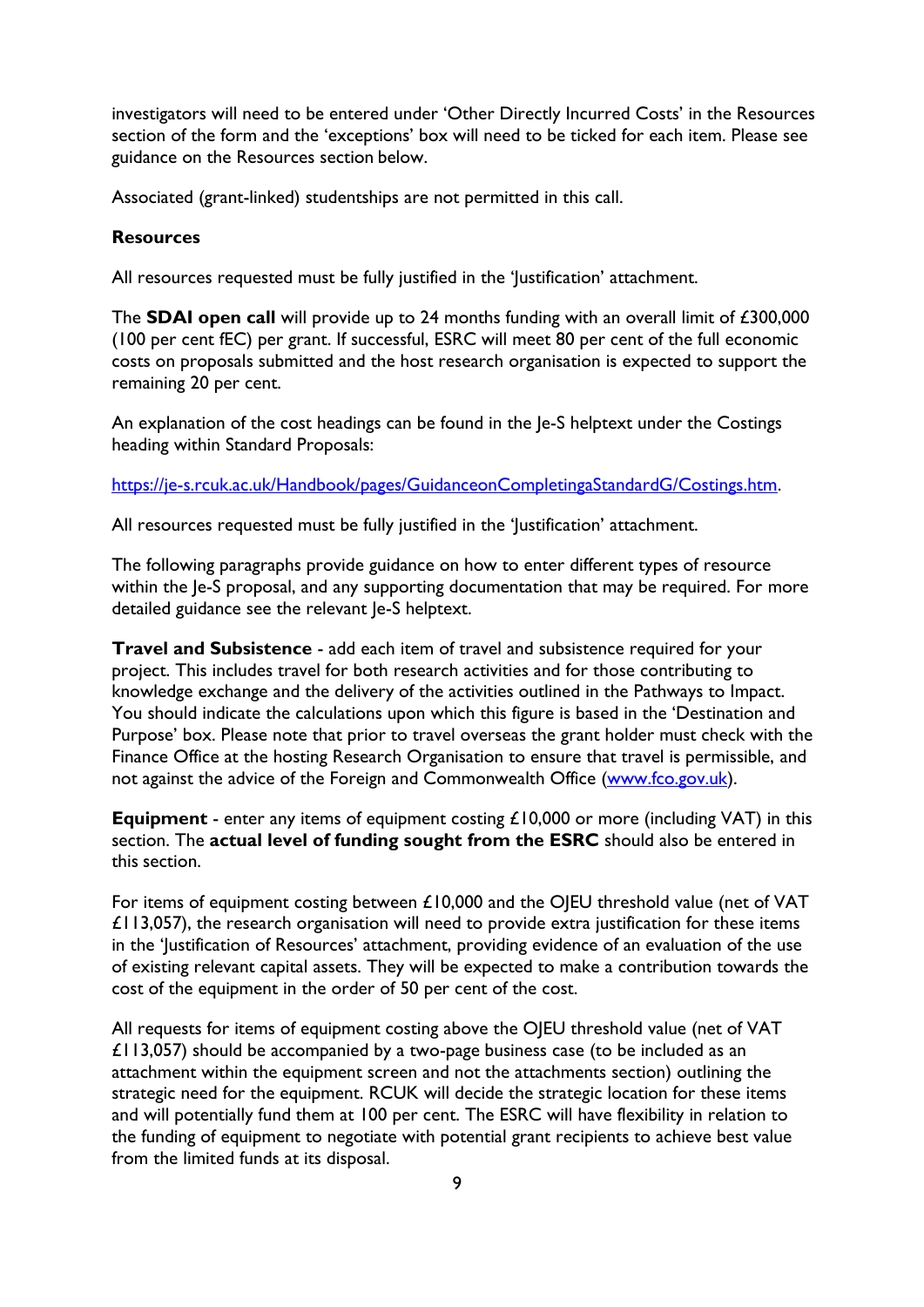For all items of equipment requested with a value over the OJEU threshold value (net of VAT) three equipment quotations must be provided. Where you believe that there are less than three potential suppliers for an item you should explain this in the 'Justification of

Resources' attachment and upload two blank documents as equipment quotes. For items of equipment which cost less than the OJEU threshold but more than £25,000, it is optional to provide quotations and up to three can be uploaded.

Social Survey costs are not allowable under this call.

**Other directly incurred costs** - including justified project-specific consumables, consultancy fees, equipment costing less than  $£10,000$ , recruitment and advertising costs.

All justified project costs relating to UK business or civil society co-investigators must be prefixed as 'UK Co-I's business or civil society costs'. The co-investigator salary costs must be entered under 'Other Directly Incurred Costs' as should all other claimed staff salaries and related costs associated with the UK co-investigator's business or civil society body, and should be marked as an 'Exception' using the tick box.

All justified costs associated with international co-investigators, whether salary, fieldwork, equipment or travel and subsistence should be entered as 'Other Directly Incurred Costs' and should be marked as an 'Exception' using the tick box. All costs should also be prefixed with 'Overseas.'

All justified costs relating to UK business and/or civil society co-investigators and/or international co-investigators must be specifically justified, and applicants must explain why such costs are required to achieve the aims of the research project. Applicants must also state clearly in the 'Justification for Resources' attachment of the Je-S form which costs in the proposal relate to UK business, civil society or international research organisations. Please note UK business, civil society and international co-investigator salary costs should only be claimed where clear justification is provided as to why this cost cannot be met by the UK business, civil society or international research organisation.

Justified costs associated with gaining access to data such as fees and charges, should be included here and addressed specifically in the justification for resources.

**Other directly allocated costs** - including support staff salaries, a share of the costs of departmental support staff and the costs of access to major research facilities.

#### <span id="page-9-0"></span>**Estates and indirect costs**

Estate and indirect costs are specific to each research organisation, and do not require justification in your case for support.

Research organisations that have implemented the TRAC costing methodology and have passed the Quality Assurance process should apply their own estate and indirect costs. Eligible non-HEIs that are not required to implement TRAC must have a robust costing methodology in place that has been validated in order to apply their own estates and indirect cost rates. The standard default rates should be used where research organisations have not yet developed their own rates.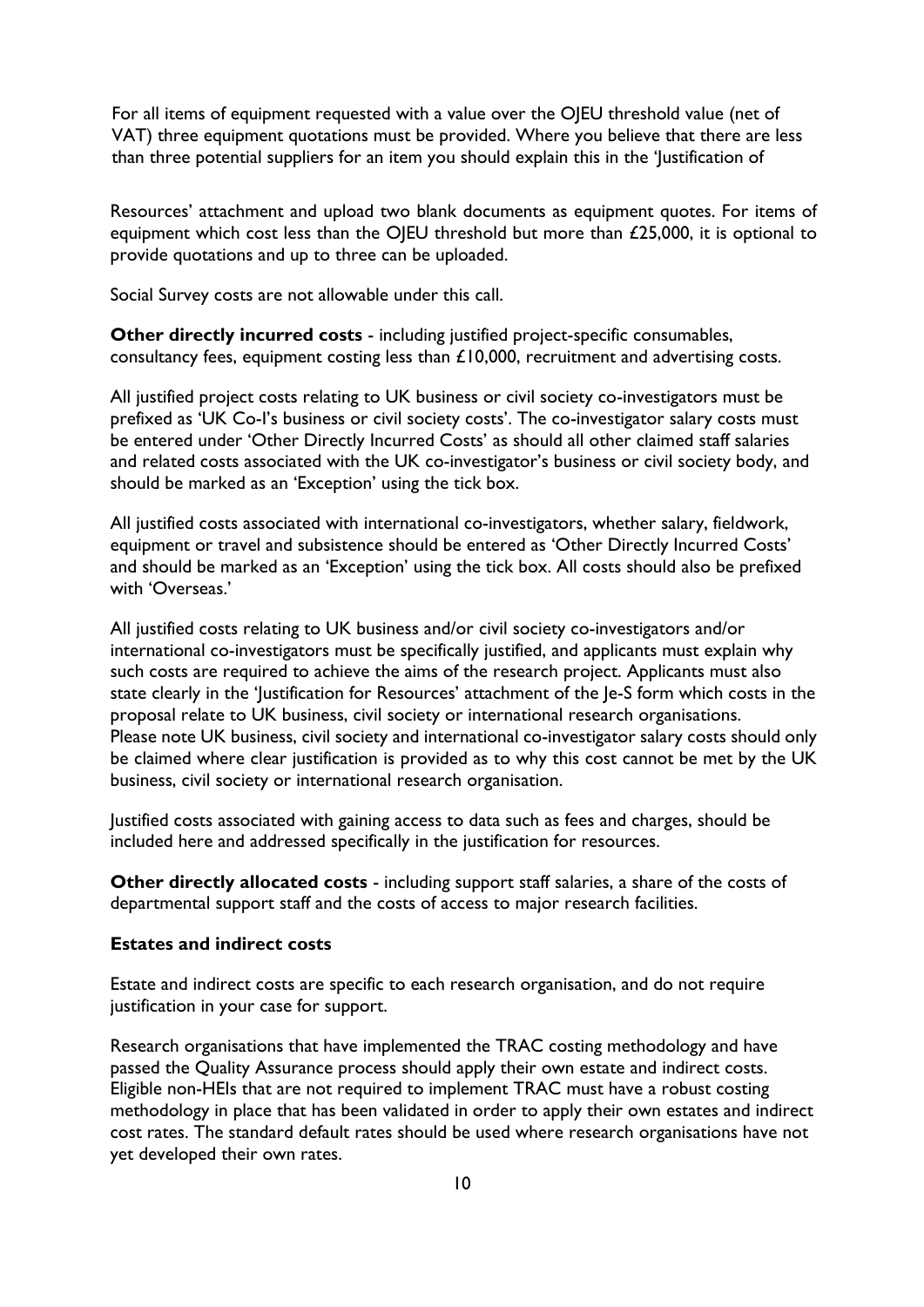Your Research Office will be able to assist with this section.

Where an individual will be working away from the Research Organisation on long-term secondment for a period in excess of six months during the project, estates costs should not be charged for the period of secondment. No reduction should be made for shorter term absence.

#### <span id="page-10-0"></span>**Project partners**

If you have secured a commitment from another organisation or funding body to provide additional resources for this project, the details of that support should be entered here. A letter of support from each partner organisation confirming the level of support specific to this proposal must be included as an attachment via this section. Letters should be on headed paper, and be signed and dated within six months of the proposal submission date.

#### <span id="page-10-1"></span>**Timetable**

Provide a clear timetable for the project and the intended progress of the research through the different stages. Your planned timetable can be expanded upon if necessary within your case for support.

#### <span id="page-10-2"></span>**Data collection**

Data collection is not permitted under this call. However, new datasets may be created, for example through data linkage.

Applicants must adhere to ESRC policy. Please refer to the full statement on data management planning and datasets deposition requirements for data intensive investments in the ESRC Research Data Policy ([https://www.ukri.org/manage-your-award/publishing-your](https://esrc.ukri.org/funding/guidance-for-grant-holders/research-data-policy/)[research-findings/](https://esrc.ukri.org/funding/guidance-for-grant-holders/research-data-policy/)) and in the Research Funding Guide (https://www.ukri.org/publications/ esrc-research-funding-guide/[\). Explain clearly how you will meet these requirements if](https://esrc.ukri.org/funding/guidance-for-applicants/research-funding-guide/)  relevant to your proposal. Complement but do not duplicate the information provided in the Data Management Plan as explained below.

#### <span id="page-10-3"></span>**Reviewers (academic and user)**

Nominate two academic and two non-academic/user reviewers. These people must not be from the same research organisation as any of the investigators on the project, and should not represent potential conflicts of interest. **Agreement should be sought from nominated reviewers before their details are submitted**. We may contact one of each 'type' of reviewer to assist in the peer review of your proposal.

# <span id="page-10-4"></span>**Classifications**

Please identify whether the research will involve significant collaborative contributions from colleagues outside of the UK. If 'yes' please expand within the 'Case for Support' attachment.

#### <span id="page-10-5"></span>**User involvement**

<span id="page-10-6"></span>'Users' are individuals, groups or organisations who have an interest in or may benefit from the research. Users may be from the public sector, commercial private sector, civil society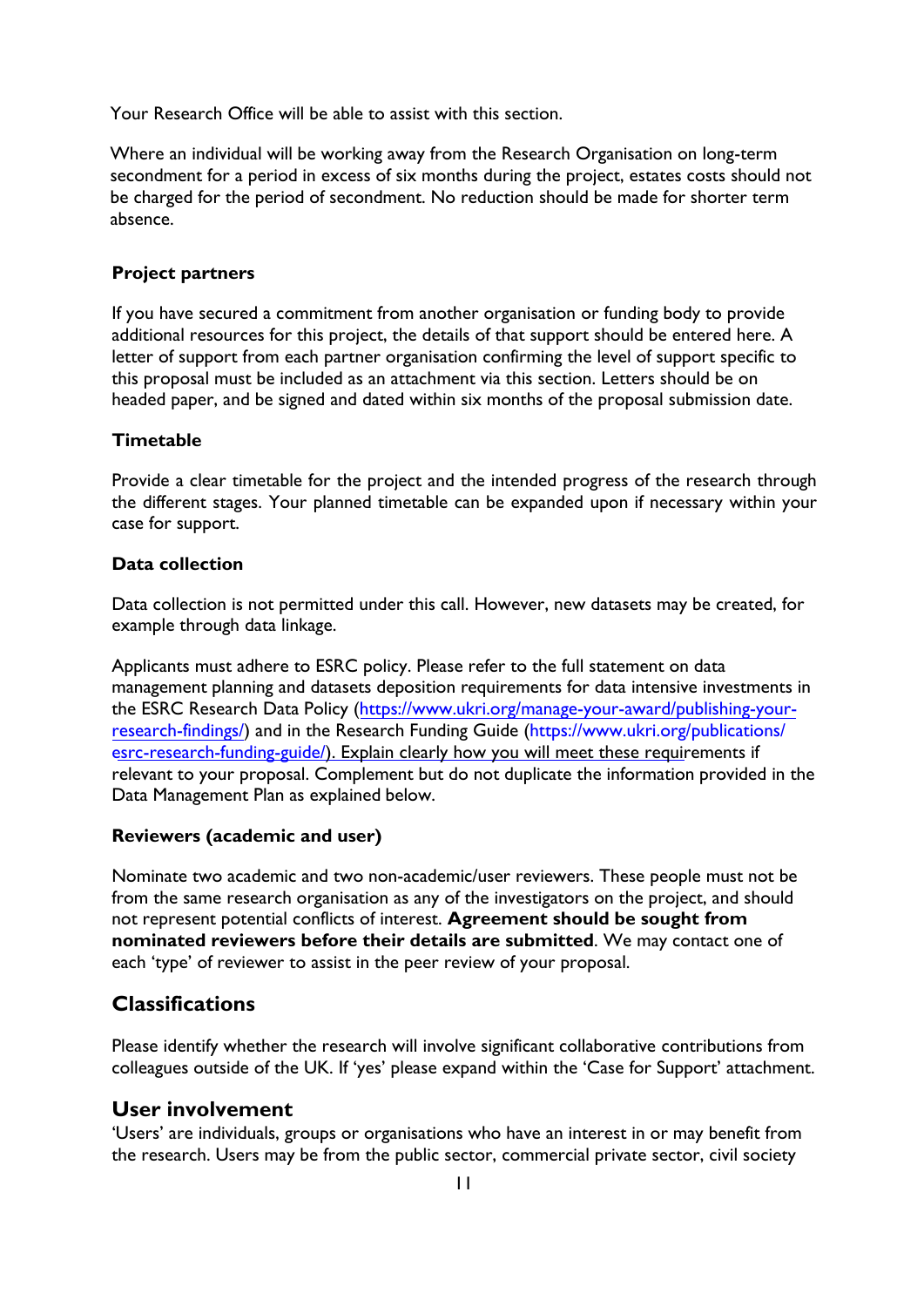or the wider public in general. Engaging users in your research from its conception and development and throughout the research lifecycle is likely to increase the impacts achieved. Applicants should expand upon how the proposed work will be managed to engage users and beneficiaries in the pathways to impact attachment.

If 'Users' have been/will be engaged with your research project, please specify the nature of their engagement by selecting from the drop-down list:

- Design
- Execution
- Dissemination
- Training

There is also an option to record a 'not applicable' selection. It is a mandatory requirement that at least one option is selected.

# **Attachments**

It is important that applicants **only submit the supporting attachments specified in this document**. We reserve the right to reject proposals that do not include the required attachments or include attachments not specified in this guidance. It is recommended that attachments are uploaded in PDF (rather than Word) format, to ensure unsupported font type issues do not cause problems with maximum length requirements, please see Je-S guidance: [https://je-](https://je-s.rcuk.ac.uk/Handbook/pages/SystemRequirementsFormatsandSa/SystemRequirementsFormatsandSa.htm) s.rcuk.ac.uk/Handbook/pages/SystemRequirementsFormatsandSa/ [SystemRequirementsForma tsandSa.htm](https://je-s.rcuk.ac.uk/Handbook/pages/SystemRequirementsFormatsandSa/SystemRequirementsFormatsandSa.htm)

[The followin](https://je-s.rcuk.ac.uk/Handbook/pages/SystemRequirementsFormatsandSa/SystemRequirementsFormatsandSa.htm)g are mandatory Je-S attachments for this call:

- Case for support
- Justification of resources
- Pathways to Impact
- CV
- List of Publications

Data Management Plan, Letter of Support, Proposal Cover Letter, Final/Interim Report and Other are optional attachments and should be included where necessary.

**Important note:** If you are unclear about whether you can include a specific attachment please contact  $sdai@esc.ukri.org$  for advice, as unrequested attachments can hinder the processing of your proposal. ESRC reserves the right to return or reject proposals that include attachments not permitted on this call.

# <span id="page-11-0"></span>**Case for support (maximum of six sides of A4)**

This is the body of your research proposal. It must not exceed **six** sides of A4 and must include the following sections:

- The introduction should set out the aims and objectives of the study in context. It should briefly sketch the main work on which the research will draw, with references. Any relevant policy or practical background should also be included.
- The detailed research questions to be addressed should be clearly stated.
- A full and detailed description of the proposed research methods. Particular care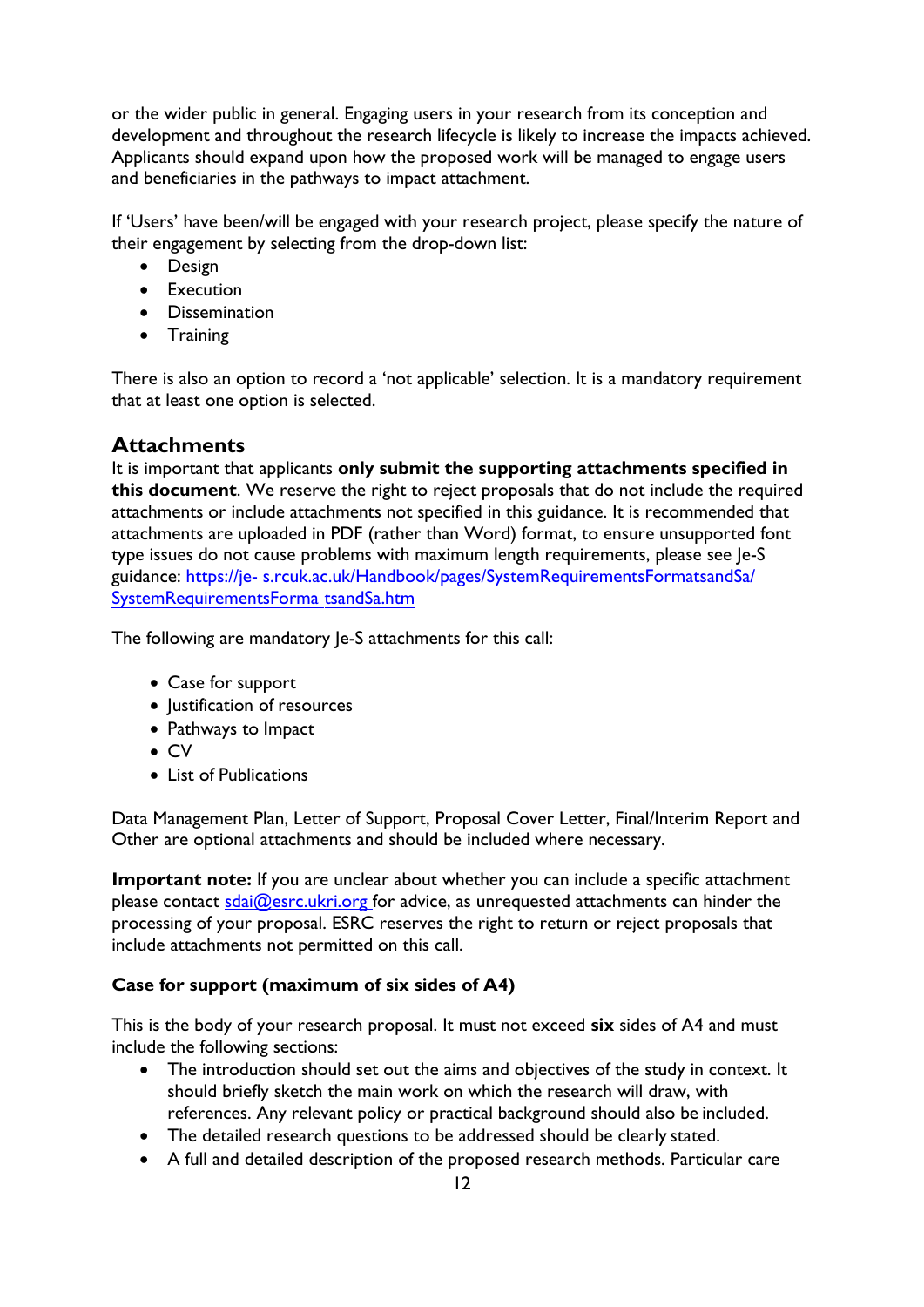should be taken to explain any innovation in the methodology or where you intend to develop new methods.

- The framework and methods for analysis. This must include details of the choice of data and justification of their inclusion. Please note, information relating to the analytical strategy of the proposal and how it will deal with issues of data quality (for example missing data) should also be detailed in this section and not in the data management plan.
- The expected outputs both academic and those directed at (potential) users (articles, papers, datasets, events, etc.) Where possible, describe the expected impact.
- The bibliography for references cited in the proposal should be attached under the 'list of publications' document; this should not include publications not cited in the proposal. A list of the most relevant and recent publications should be included in the applicant CVs.

#### <span id="page-12-0"></span>**Justification of resources (maximum of two sides of A4)**

A two-side A4 statement justifying that the resources requested are appropriate to undertake the research project.

The justification of resources should explain why the resources requested are appropriate for the research proposed, taking into account the nature and complexity of the research proposal. It should not be simply a list of the resources required, as this is already given in the Je-S form. Where you do not provide explanation for an item that requires justification, it will be cut from any grant made.

Please refer to the joint Research Council Je-S helptext [https://je-s.rcuk.ac.uk/Handbook/](https://je-s.rcuk.ac.uk/Handbook/pages/GuidanceonCompletingaStandardG/CaseforSupportandAttachments/ESRCSpecificRequirements.htm) [pages/GuidanceonCompletingaStandardG/CaseforSupportandAttach](https://je-s.rcuk.ac.uk/Handbook/pages/GuidanceonCompletingaStandardG/CaseforSupportandAttachments/ESRCSpecificRequirements.htm) ments/ [ESRCSpecificRequirements.htm](https://je-s.rcuk.ac.uk/Handbook/pages/GuidanceonCompletingaStandardG/CaseforSupportandAttachments/ESRCSpecificRequirements.htm) for further guidance.

### <span id="page-12-1"></span>**Pathways to Impact (maximum of two sides of A4)**

While the Impact Summary section of the Je-S form is for applicants to explain who will benefit from the research and how, the Pathways to Impact attachment should be used to explain what will be undertaken by the applicant to ensure that opportunities for users to benefit from your research, and thus for achieving economic and societal impact, are maximised.

The Pathways to Impact statement should be:

- project-specific and not generalized
- flexible and focused on potential outcomes.

Researchers are encouraged to:

- identify and actively engage relevant users of research and stakeholders at appropriate stages
- articulate a clear understanding of the context and needs of users, and consider ways for the proposed research to meet these needs or increase understanding of them
- outline the planning and management of associated activities including timing, personnel, skills, budget, deliverables and feasibility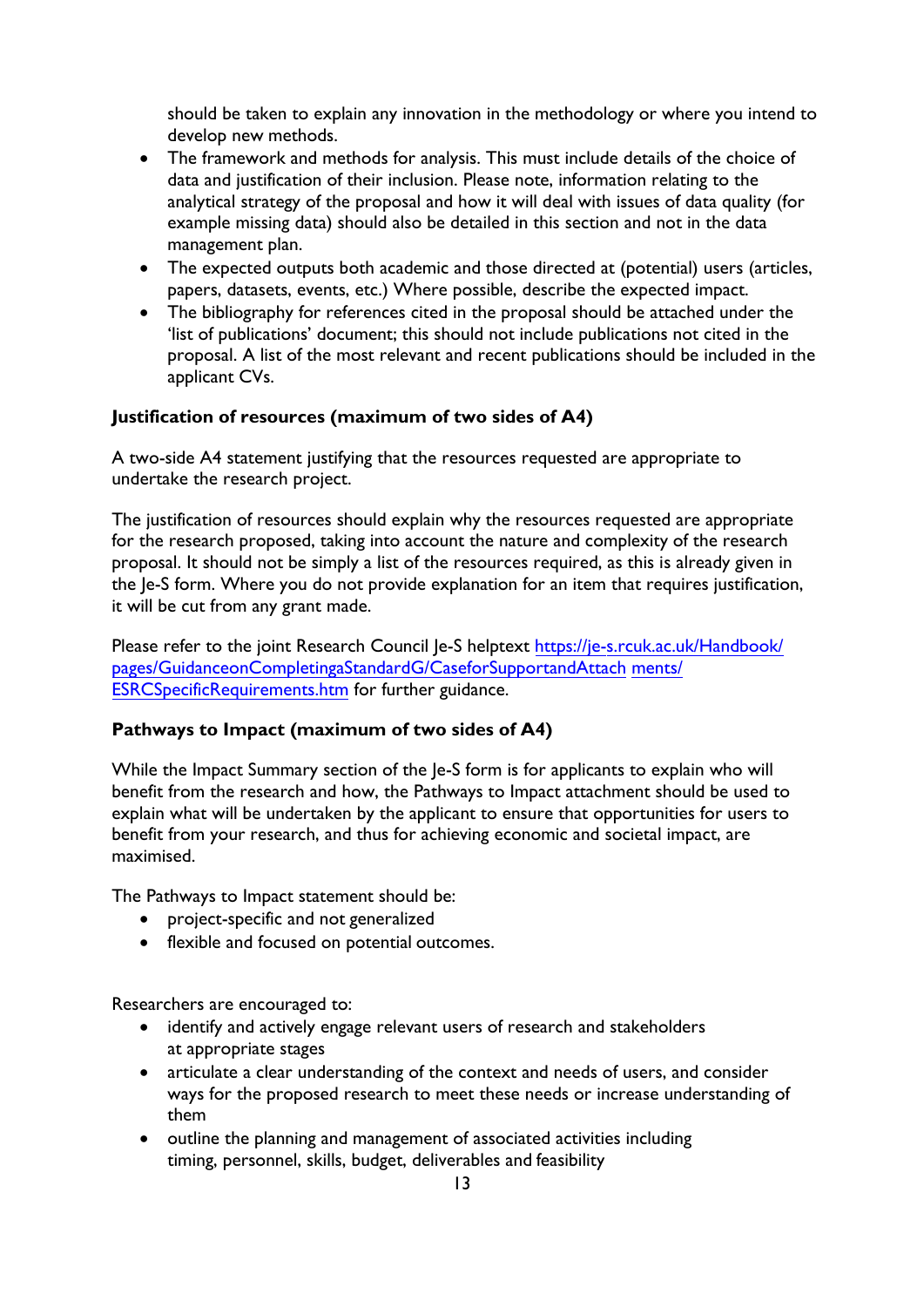• include evidence of any existing engagement with relevant users.

The Pathways to Impact is your opportunity to describe how the potential impacts of your research will be realised. This attachment is specific to users and beneficiaries of the research who are outside of the academic research community including, for instance, the public sector, private sector, civil society or the wider public in general.

User communities for ESRC research may include bodies and individuals from industry, charities, universities, local authorities and other public bodies, government departments and independent policy bodies.

Potential academic beneficiaries of your work and pathways towards achieving academic impact should not be detailed in this attachment but in the 'Academic Beneficiaries' section of the Je-S form and the 'Case for Support' as appropriate.

In describing plans to maximise impact, applicants should consider what is achievable and expected for research of this nature. If you do not feel that your research has potential to achieve impact outside of academia, you should use the Pathways to Impact attachment to explain why this is the case. However, it is expected that applicants will have considered impact in its broadest economic and societal terms before coming to this conclusion. Applicants should note that while we recognise the value of this type of research, reviewers may comment on the applicant's reasoning during consideration of the proposal.

Impact can take many forms, manifest at different stages in the research process, and be promoted in different ways. It may be helpful to consider impact in respect of the short term (during the currency of the grant), medium term (up to one year afterwards), and the long term. A statement about our expectations of the research we fund is at [https://www.ukri.org/councils/esrc/guidance-for-applicants/impact-innovation-and](https://esrc.ukri.org/funding/guidance-for-applicants/impact-innovation-and-interdisciplinarity/)  interdisciplinarity-expectations/

<span id="page-13-0"></span>When completing the attachment, please consider and address the following:

- Clear mapping of beneficiaries and target audiences
- Opportunities for collaboration
- Strategies for engagement with target audiences
- Methods for communication and engagement (including analysis of appropriate outputs to meet user needs and expectations)
- Monitoring and evaluation of knowledge exchange and impact activities.

You should also detail your track record in this area and the costs of these activities, which should be fully justified and reflected in the main costings section of the Je-S proposal and the Justification of Resources.

To be effective, all communication, engagement and impact activities must be planned in detail and properly resourced. Please detail how the legacy of proposed activity will be managed to engage beneficiaries and increase the likelihood of its impact in providing lasting value to participants, stakeholders and the wider social science community.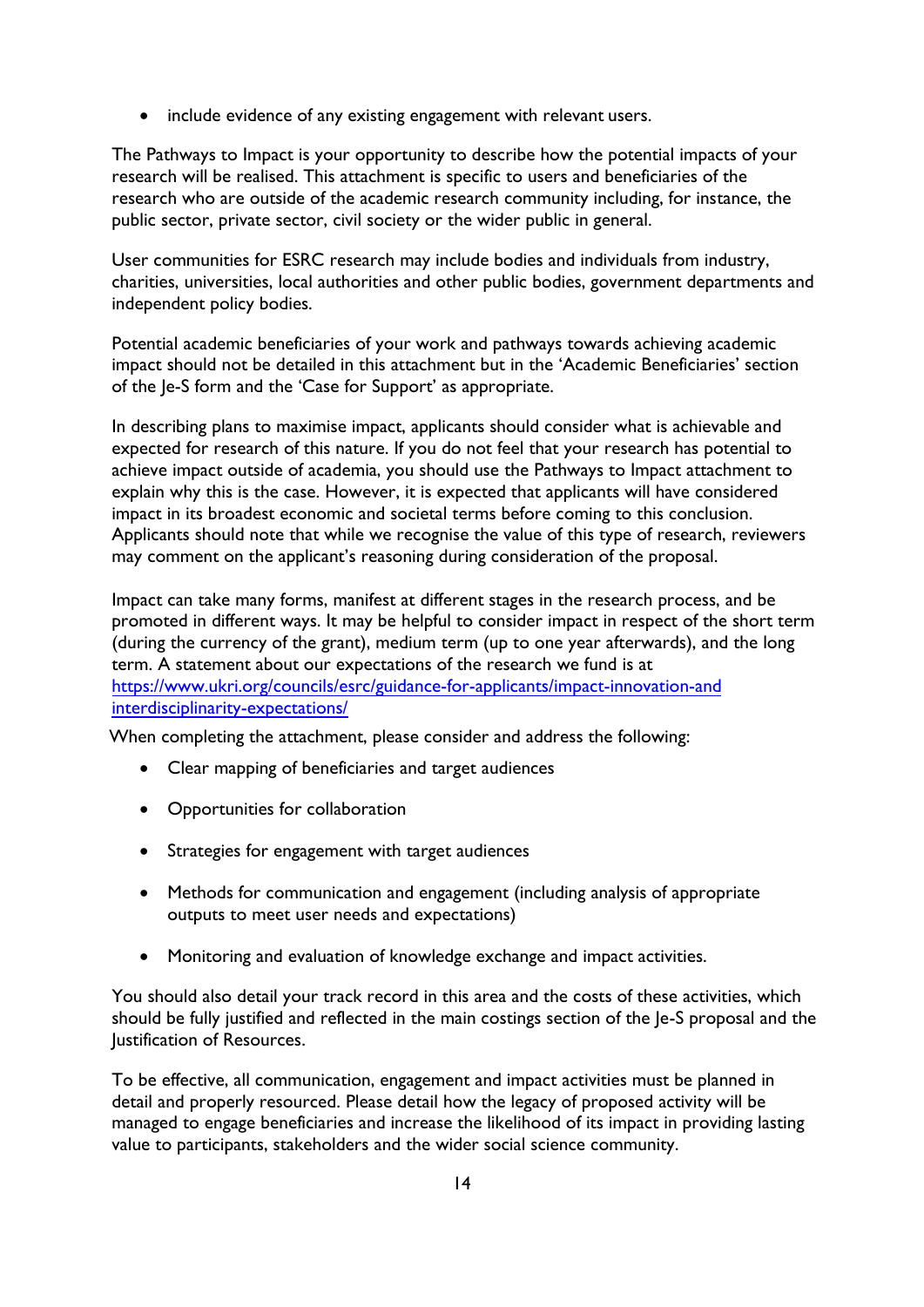It is important to consider the potential impact of your research from the beginning of your grant. To help you with this, the ESRC have developed a step-by-step guide ([https://www.ukri.org/councils/esrc/impact-toolkit-for-economic-and-social-sciences/how-to](https://esrc.ukri.org/research/impact-toolkit/developing-pathways-to-impact/)demonstrate-support-for-impact/).

For further detailed guidance please access the relevant ESRC specific attachment Je-S helptext page.

### **Data Management Plan (maximum of three sides of A4 per applicant)**

Primary data collection will not be funded under this call. However, new datasets created through data linkage are permitted. In such instances, the applicants must submit a data management plan as part of their proposal. Please note, the data management plan should be used to address issues related to the storage, quality assurance and sharing of such data and not for information on the analysis of the [existing datasets.](https://esrc.ukri.org/funding/guidance-for-grant-holders/research-data-policy/) 

[It is part of ESRC's](https://esrc.ukri.org/funding/guidance-for-grant-holders/research-data-policy/) Research Data Policy (https://www.ukri.org/manage-your-award/ publishing-your-research-findings/) that datasets generated as part of ESRC-funded research, including through data linkage, should be available for re-use and thus deposited in an appropriate repository where possible. Please discuss how this data will be shared with the relevant ESRC Data Research Centre or UK Data Service (UKDS) prior to your application and detail this in your data management plan.

# <span id="page-14-0"></span>**CV (maximum of two sides of A4 per applicant)**

A CV for each applicant and named research staff member must be included. This should include contact details, qualifications (including class and subject), academic and professional posts held since graduation, a list of the most relevant and recent publications, and a record of research funded by the ESRC and other bodies. This should not exceed two A4 sides.

<span id="page-14-1"></span>Early Career Researchers should include the submission date of their PhD thesis and a clear statement explaining how they meet the eligibility requirements for this call. Dates of career breaks should also be provided if relevant.

# <span id="page-14-2"></span>**List of publications**

The bibliography for references cited in the proposal only should be attached. Please note publications not cited in the proposal should not be added here. A list of the most relevant and recent publications by the applicant should be included in the applicant CV. There is no formal page limit for this attachment, although as a general rule up to 3 sides of A4 would suffice.

#### <span id="page-14-3"></span>**Final/interim reports (maximum of three sides of A4)**

All current grant holders must submit a progress report on their current grants with any new application. Details should include the output records submitted by the applicant to the Researchfish system. The progress reports must not exceed three A4 sides per project. As part of this all current and past award holders must ensure that the output records for current and past awards on Researchfish are up-to-date, as this information might be taken into account.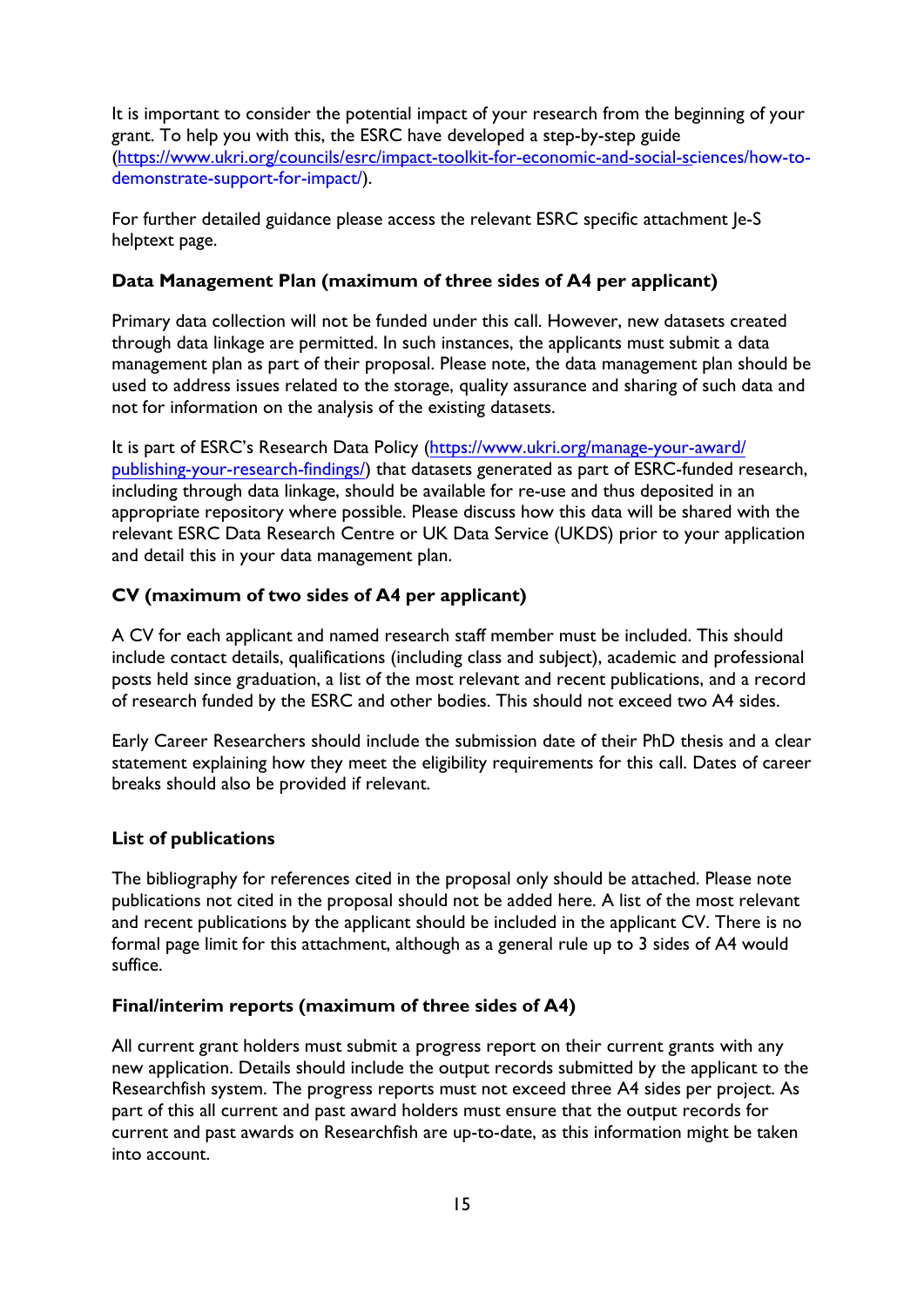#### **Proposal cover letter/letter of support** *(***maximum of one side of A4)**

Letters of support are required where data is being accessed through the Big Data Network (BDN) 2 Centres, or data is being used which is not normally available for research purposes or where such data is being linked. This is to provide clarification where there are ambiguities surrounding access to the dataset(s), in order to offer assurances that if a proposal is successful the dataset(s) will be accessible. Letters of support should have been written within the last six months, should be on the headed paper of the issuing organisation and should be signed.

For such proposals, applicants must obtain approval from the approvals panel prior to submitting their proposal and include proof of this via a letter of support. For proposals seeking to access non-open data from the BDN2 Centres, applicants are required to contact the relevant data research centre and obtain approval from the relevant approvals body prior to submitting a proposal. Applicants should include proof of this via a letter of support.

General letters of support that are not essential for the successful conduct of the research or do not confirm any specific contribution to the project should not be included.

### <span id="page-15-0"></span>**Proposal classifications**

The information provided in this section will be used by us to identify appropriate peer reviewers. It would therefore assist us greatly if you could populate the Research Area/Qualifiers/Keyword sections to provide a comprehensive description of your area of expertise.

The Proposal classification area is a harmonised (and expanded) structure agreed with other Research Councils. Therefore, if your area of expertise crosses the remits of more than one Research Council you will now only need to provide the information once.

It is an essential requirement that your **primary research area** is in the social sciences. We strongly encourage inter/multidisciplinary working both within and beyond the social sciences, as long as at least 50 per cent of the proposed programme of research is within ESRC remit. Please refer to the list of research areas that fall within ESRC remit ([https://www.ukri.org/councils/esrc/guidance-for-applicants/check-if-you-are-eligible-for-](https://esrc.ukri.org/funding/guidance-for-applicants/is-my-research-suitable-for-esrc-funding/discipline-classifications/)funding/[\) for further information](https://esrc.ukri.org/funding/guidance-for-applicants/is-my-research-suitable-for-esrc-funding/discipline-classifications/). Please note this information is used to determine eligibility for ESRC funding and to assist in the selection of appropriate reviewers.

There are three parts to the harmonised classification:

### **1. Research Areas**

These should be used to indicate the subject area(s) or disciplines relevant to the proposal. Research Areas are structured on three levels. For some subject areas all three levels have been defined, for others only two levels. The top level – Research Area – should be used to navigate to the relevant subject areas. Select the subject area(s) at the second level and/or third level where this is available. Please try to select terms at the lowest level to describe the subject area. Select up to five second-level Research Areas.